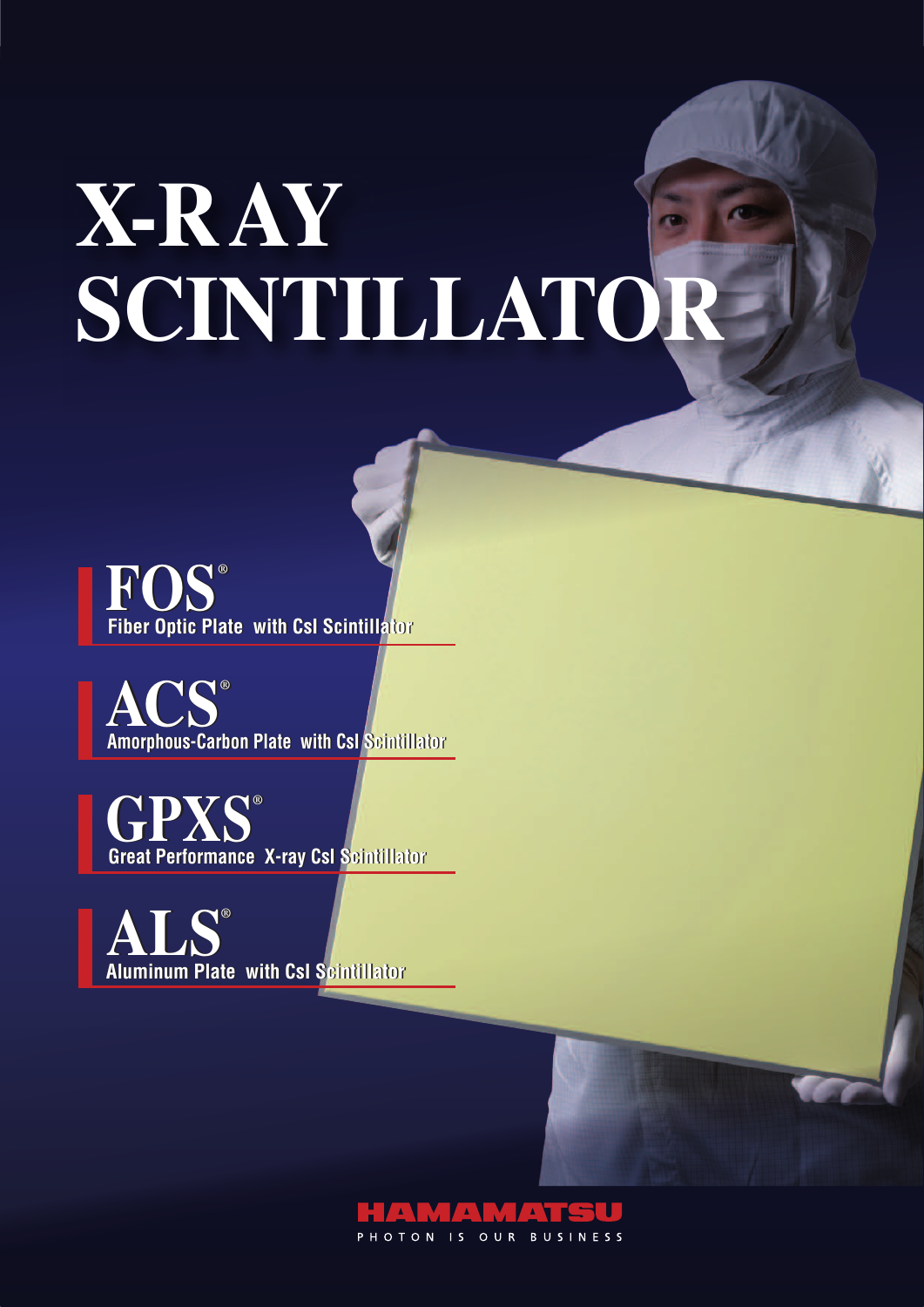## **X-RAY SCINTILLATOR FOS ACS GPXS ALS**

#### **STRUCTURE**



#### **FEATURES**

| Large format           | Maximum size: 468 mm (17") x 468 mm (17") for ACS, GPXS and ALS                         |
|------------------------|-----------------------------------------------------------------------------------------|
| High light output      | 3.2 times higher with GPXS-HB type (CsI 400 µm) than Lanex-R (powdery phosphor). [Typ.] |
| <b>High resolution</b> | 20 Lp/mm at CTF 13 % FOS-HR type (CsI 150 µm). [Typ.]                                   |

#### **APPLICATION EXAMPLE**









Dental intra oral **Dental CT** Mammography Chest examination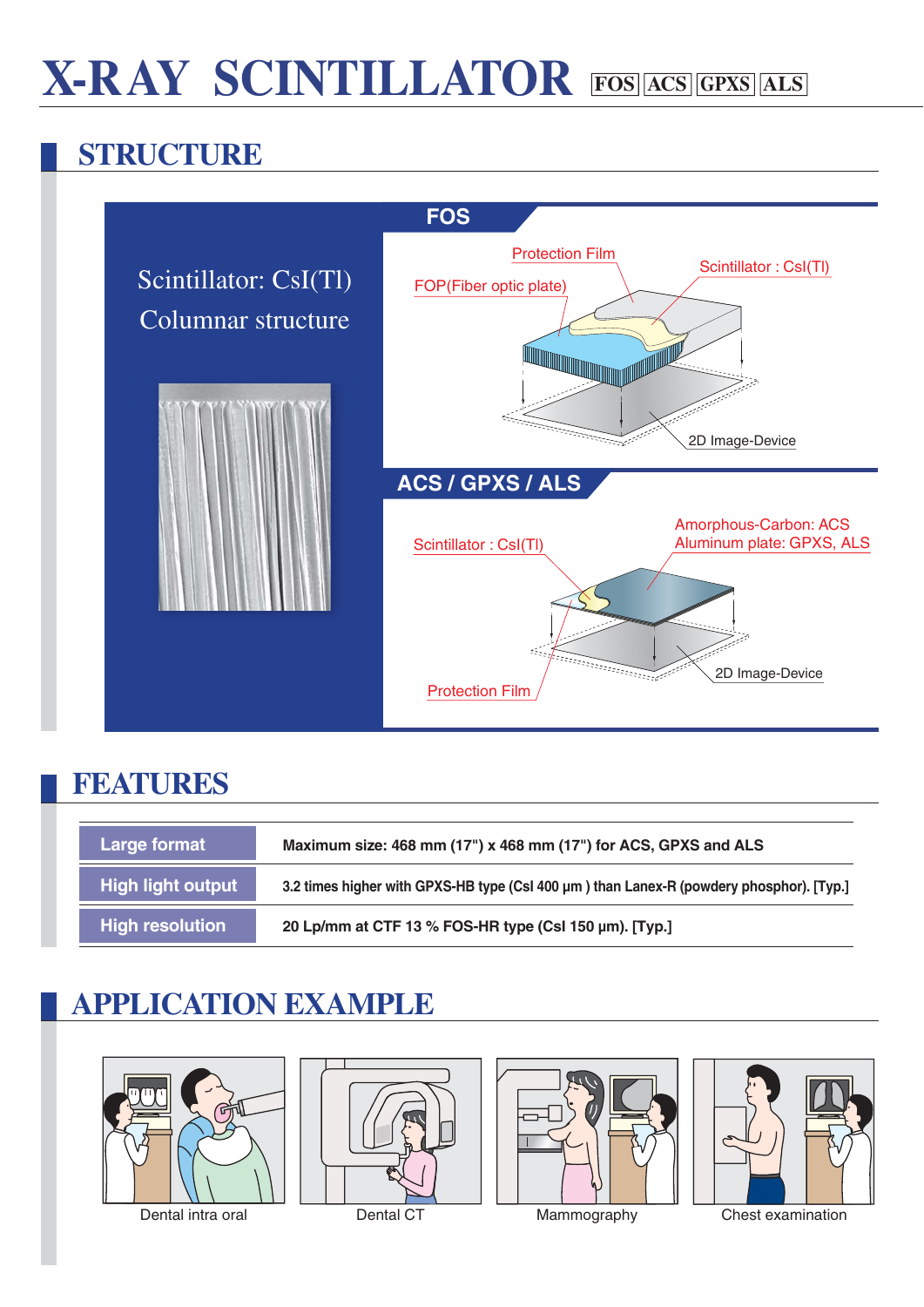### **SELECTION GUIDE**

|                        |                                                          | <b>Availability in dimension</b>    |                |                                                                   |           |                                    |                                        |  |
|------------------------|----------------------------------------------------------|-------------------------------------|----------------|-------------------------------------------------------------------|-----------|------------------------------------|----------------------------------------|--|
| <b>Product</b><br>name | <b>Structure</b>                                         | Scintillator effective area<br>(mm) |                | <b>Scintillator</b><br><b>Substrate</b><br>thickness<br>thickness |           | <b>Features</b>                    | <b>Applications</b>                    |  |
|                        |                                                          | Max.                                | Min.           | (mm)                                                              | $(\mu m)$ |                                    |                                        |  |
|                        | <b>Fiber Optic Plate</b>                                 |                                     |                |                                                                   |           | X-ray shield,                      | Dental intra oral,                     |  |
| <b>FOS</b>             | with                                                     | $300 \times 300$ *                  | $10 \times 10$ | $1$ to $3$                                                        |           | Low energy                         | Dental panoramic,                      |  |
|                        | Csl Scintillator                                         |                                     |                |                                                                   |           | X-ray detection                    | Mammography                            |  |
| <b>ACS</b>             | Amorphous-Carbon<br>Plate with                           | $450 \times 450$                    | $14 \times 14$ | $0.5$ to 2                                                        |           | High resolution,                   | Dental intra oral,<br>Mammography,     |  |
|                        | <b>Csl Scintillator</b>                                  |                                     |                |                                                                   | 2500 Max. | Large format                       | Chest examination                      |  |
| <b>GPXS</b>            | <b>Aluminum Plate</b><br>with<br><b>Csl Scintillator</b> | $450 \times 450$                    | $14 \times 14$ | $0.3$ or $0.5$                                                    |           | High light output,<br>Large format | Chest examination,<br>Dental CT        |  |
| <b>ALS</b>             | <b>Aluminum Plate</b><br>with<br>Csl Scintillator        | $450 \times 450$                    | $14 \times 14$ | $0.3$ or 1                                                        |           | High light output,<br>Large format | Dental-panoramic,<br>Chest examination |  |

 $*$  CsI coating available on supplied FOP up to 440 mm  $\times$  440 mm.

## **STANDARD PRODUCTS LINE-UP**

\* Available in various sizes and scintillator thickness.

|             | Type No.   | Scintillator<br>type | Outer<br>dimension<br>(mm) | <b>Effective area Thickness</b><br>(mm) | Substrate<br>(mm) | Csl<br><b>Thickness</b><br>$(\mu m)$ | Relative light<br>output $\circledA$<br>(% Typ.) | $CTF$ $(B)$<br>$(%$ (% Typ.) | $Type \odot$ |
|-------------|------------|----------------------|----------------------------|-----------------------------------------|-------------------|--------------------------------------|--------------------------------------------------|------------------------------|--------------|
|             | J6671      | CsI (TI)             | $30.5 \times 21$           | $27 \times 17$                          | 3                 | 150                                  | 70                                               | $22$ $(D)$                   | <b>HL</b>    |
|             | J6671-01   |                      |                            |                                         |                   | 150                                  | 40                                               | $38$ $(D)$                   | <b>HR</b>    |
|             | J6673      | CsI (TI)             | $50 \times 10$             | $46 \times 6$                           | 3                 | 150                                  | 70                                               | $22$ $\circledcirc$          | <b>HL</b>    |
| <b>FOS</b>  | J6673-01   |                      |                            |                                         |                   | 150                                  | 40                                               | $38$ $(D)$                   | <b>HR</b>    |
|             | J6675      | CsI (TI)             | $18 \times 18$             | $14 \times 14$                          | 3                 | 150                                  | 70                                               | $22$ $(D)$                   | <b>HL</b>    |
|             | J6675-01   |                      |                            |                                         |                   | 150                                  | 40                                               | 38 (D)                       | <b>HR</b>    |
|             | J6677      | CsI (TI)             | $50 \times 50$             | $46 \times 46$                          | 3                 | 150                                  | 70                                               | $22$ (D)                     | <b>HL</b>    |
|             | J6677-01   |                      |                            |                                         |                   | 150                                  | 40                                               | 38 (D)                       | <b>HR</b>    |
|             | J6679      | CsI (TI)             | $\phi$ 26.5                | $\phi$ 23.5                             | 3                 | 150                                  | 70                                               | $22$ $(D)$                   | <b>HL</b>    |
|             | J6679-01   |                      |                            |                                         |                   | 150                                  | 40                                               | $38$ $(D)$                   | <b>HR</b>    |
|             | J8734      |                      |                            |                                         |                   | 150                                  | 125                                              | 12(D)                        | HL           |
| <b>ACS</b>  | J8734-01   | Csl (TI)             | $50 \times 50$             | $46 \times 46$                          | 0.5               | 150                                  | 50                                               | $25$ (D)                     | <b>HR</b>    |
|             |            |                      |                            |                                         |                   |                                      |                                                  |                              |              |
|             | J13112     | Csl (TI)             | $50 \times 50$             | $44 \times 44$                          | 0.5               | 600                                  | 270                                              | 33(E)                        |              |
| <b>GPXS</b> | J13113     |                      |                            | $45 \times 45$                          |                   | 400                                  | 320                                              | 33 (E)                       | HB           |
|             | J10666-100 | CsI (TI)             | $468 \times 468$           | $450 \times 450$                        | 0.5               | 600                                  | 270                                              | 33(E)                        |              |
|             | J10666-200 |                      |                            |                                         |                   | 400                                  | 320                                              | 33 (E)                       | <b>HB</b>    |
|             | J8978      | Csl (TI)             | $50 \times 50$             | $44 \times 44$                          |                   | 600                                  | 190                                              | 37(E)                        |              |
| <b>ALS</b>  | J9857      | Csl (TI)             | $468 \times 468$           | $450 \times 450$                        |                   | 600                                  | 190                                              | 37 <sup>(E)</sup>            |              |



ARelative values, with 100 % being equal to the light output from conventional phosphor screen (Lanex-R), Light output was measured by CCD with lens coupling under the

following conditions :(X-ray tube voltage 60 kV p, aluminum filter 1 mm thick) BCTF (contrast transfer function) CsI(Tl) : X-ray tube voltage 60 kV p, aluminum filter 1 mm thick

CHL: high light output type, HR: high resolution type, HB: high brightness type

Dat 10 lp/mm Eat 3 lp/mm

## **X-RAY TRANSMITTANCE**



\* a-C: Amorphous-Carbon

Amorphous Carbon has good X-ray transmittance characteristics because it is a light element material.

In addition, it is a glass like material with no particle causing blemish defects.

It can be polished to a good of flatness for combination with a 2D image device.

Also, it is environmentally safe.